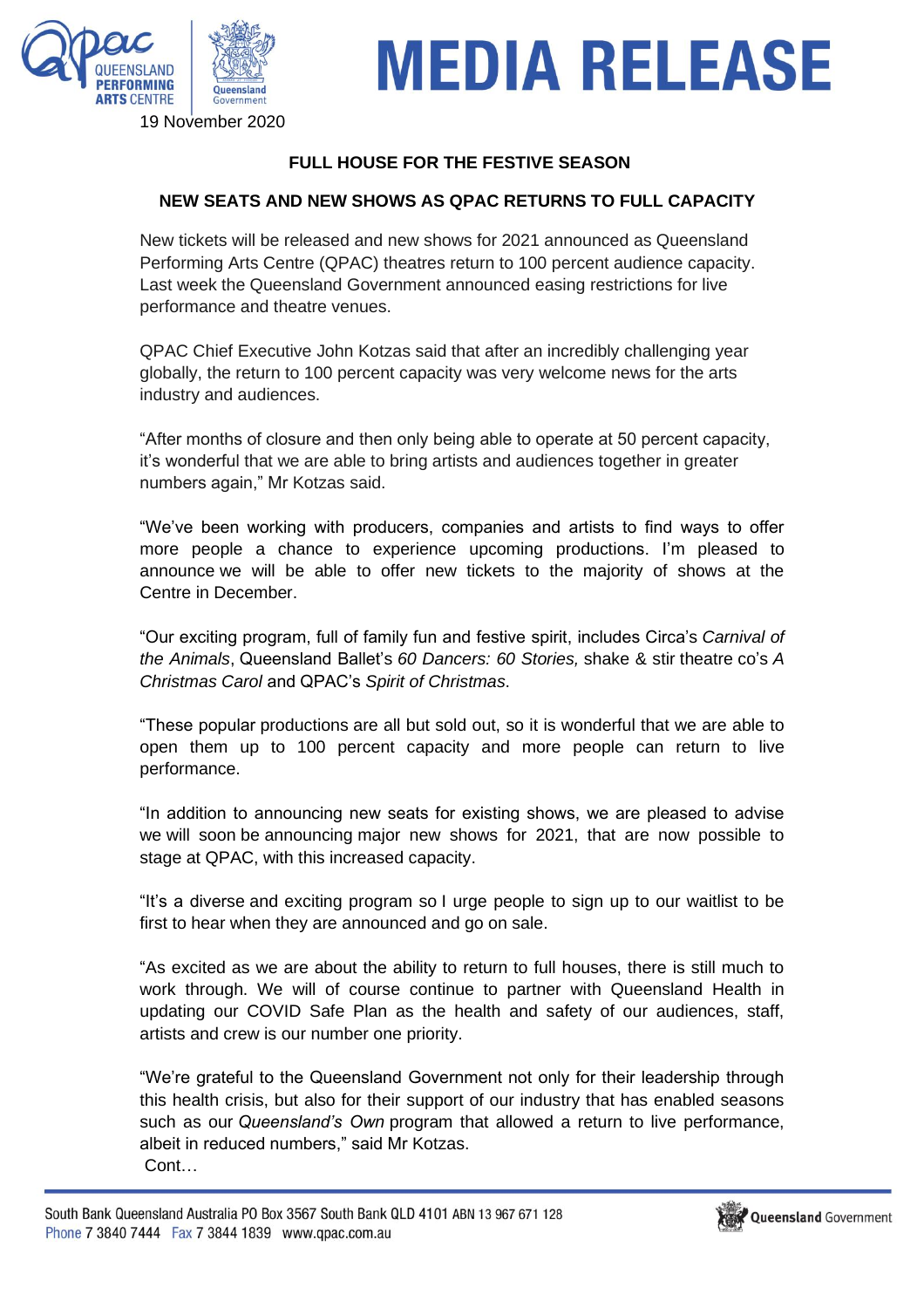

# **MEDIA RELEASE**

…2

Minister for the Arts Leeanne Enoch said the easing of restrictions was due to the success of Queenslanders' continued response to COVID-19 and that the state is well positioned to deliver the plan for economic recovery.

"Queensland is the first state in Australia to open its theatres to 100 percent capacity without an exemption required - with full houses for seated and ticketed events now possible," Minister Enoch said.

"These changes are welcomed by artists and audiences alike and will support the viability of live performance and the continued return of major festivals."

"Since the onset of COVID-19 the Palaszczuk Government has committed to more than \$42.5 million in relief measures including the \$22.5 million Arts and Cultural Recovery Package with a focus on reactivating and maximising venue capacities, and supporting the creation and presentation of live performance."

All current ticket holders for shows in December will be contacted by QPAC to advise of any changes to existing performances.

To join the QPAC waitlist to be first to hear of the new tickets on sale for existing shows and new shows coming up at QPAC in the New Year please go to <https://www.qpac.com.au/waitlists/family-waitlist/> or click [here](https://www.qpac.com.au/waitlists/family-waitlist/)

#### **-ENDS-**

#### QPAC and Queensland Ballet Present: *Queensland Ballet for 60 Dancers***:** *60 Stories*

**WHEN: 9 to 12 December 2020 WHERE:** Playhouse QPAC, Queensland Cultural Centre, South Bank, Brisbane **TICKETS:** Refer qpac.com.au for current pricing **BOOKINGS:** qpac.com.au or phone 136-246

shake & stir theatre co and QPAC present **A Christmas Carol** By Charles Dickens Adapted and created by shake & stir theatre co

**WHEN: 16 - 24 December 2020 WHERE:** Lyric Theatre QPAC, Queensland Cultural Centre, South Bank, Brisbane **TICKETS:** Refer qpac.com.au for current pricing **BOOKINGS:** qpac.com.au or phone 136-246

…3